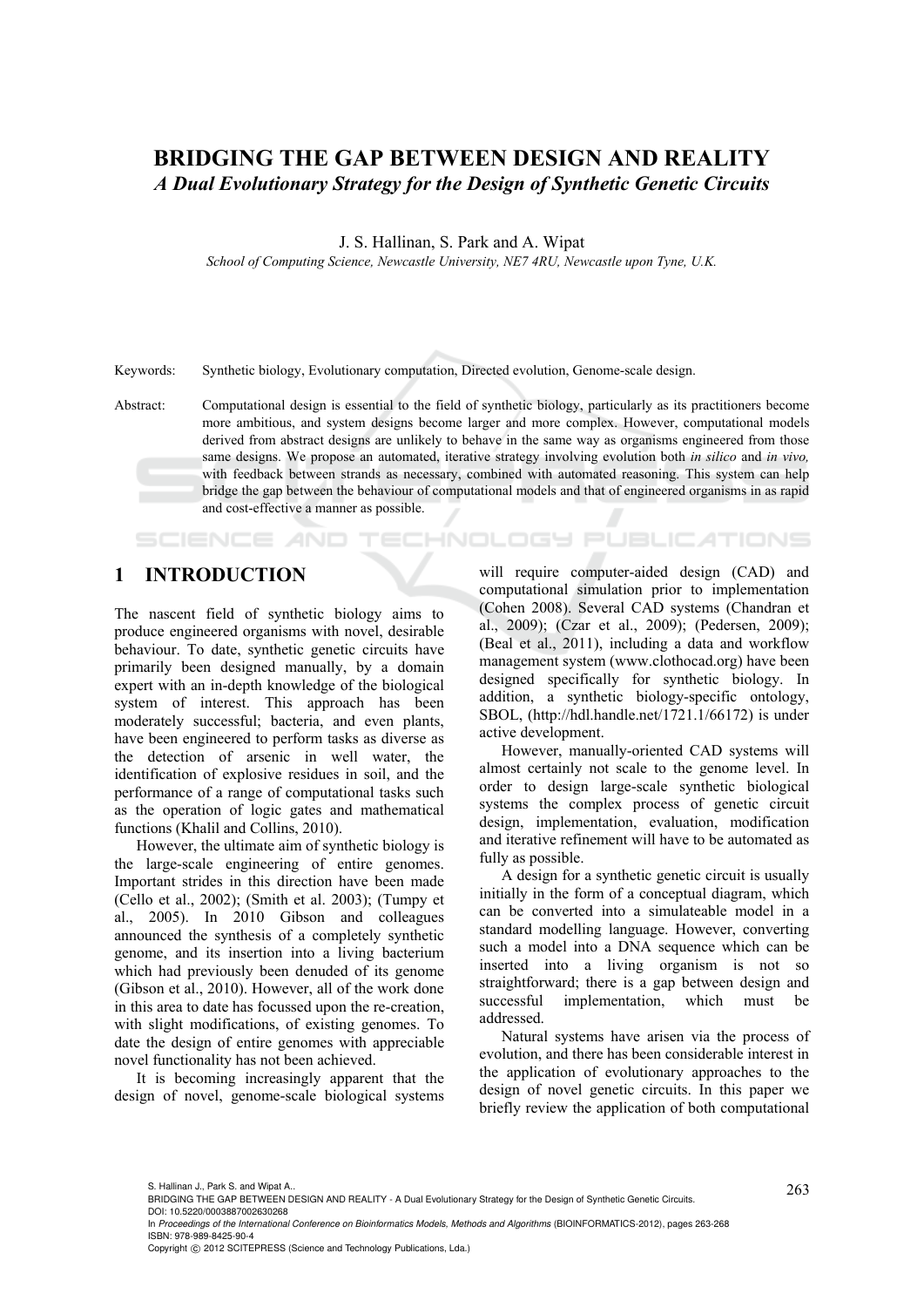and directed evolution to the design of biological systems, and present our vision of a dual evolutionary strategy to bridge the gap between *in silico* design and *in vivo* reality.

### **2 BACKGROUND**

### **2.1 Evolutionary Computation for Genetic Circuit Design**

The manual design of circuits has the advantage of producing simple, well-understood circuit layouts. However, this approach relies heavily upon domain expertise; a biologist with extensive knowledge of the circuit to be engineered, and any extraneous components to be incorporated, is essential. An alternative approach is to incorporate techniques inspired by the only process yet known to have successfully produced life – evolution.

Evolutionary computation (EC) has been around almost since computers became a consumer item (Box 1957). Based on biological evolution, EC attempts to use random changes in a problem solution, together with a fitness function and fitnessproportional selection, to generate solutions to complex problems. EC is therefore ideally suited to problems in complex, poorly-understood domains, where a good, but not necessarily optimal, solution is essential, but the precise nature of the solution is not. There are many variants of EC (Hallinan and Wiles, 2002)but the basic principles are common to all.

EC has been applied to metabolic engineering, for tasks such as identifying the appropriate genes to knock out in order to maximize the production of biochemicals (Patil et al., 2005) and to optimize parameters for allosteric regulation of enzymes (Gilman and Ross, 1995). Some of the results have been interestingly counter-intuitive (Patil et al., 2005).

The applicability of EC to the design of genetic circuits is clear. Multiple runs of an algorithm will produce different, equally fit, solutions which can be compared for efficiency, cost and practicality of implementation, among other factors. Since the detailed workings of many genetic circuits are poorly-understood, EC is a promising approach to the generation of new circuit designs.

#### **2.2 Directed Evolution** *in vivo*

The relationship between a DNA sequence and the structure and function of the protein it encodes is

indirect. Many factors affect the relationship, including post-transcriptional and –translational modifications to DNA, RNA and proteins; the presence or absence of protein chaperones; protein folding; and the cellular context. It is therefore nontrivial to design a protein with a required functionality, such as a transcription factor with a given binding strength. An extremely successful way to overcome this problem is to extend, or completely replace, the rational design approach with directed evolution (Romero and Arnold, 2008).

Directed evolution involves the application, to a population of cells, of iterative rounds of mutation and artificial selection. With each round of selection the desired behaviour is more closely approximated, and the process can be ended when the protein function is deemed to be close enough to the target behaviour. Directed evolution has been shown repeatedly to be both powerful and flexible in its outcomes (Aharoni et al., 2005).

There are two ways in which directed evolution is generally used. In the biotechnology industry the output of a particular biological pathway is often of primary interest; companies need to optimise the production of a specific compound (Lee et al., 2008). In this case directed evolution has the effect of optimising entire pathways. Alternatively, the evolutionary process can be aimed at manipulating individual proteins, developing, for example, specific enzymes (Brustad and Arnold, 2011).

Originally, much of the work in this area was performed in large-scale chemostats. The use of smaller volumes then made it possible to automate much of the directed evolution process using liquidhandling robots (Felton, 2003). Such robots, however, still work with relatively large numbers of cells at a time. At this scale the stochasticity inherent in biological systems is averaged out when measurements are made over whole populations of cells, prohibiting analysis of the behaviour of single cells.

Recently, however, there has been considerable interest in the use of microfluidic technologies in synthetic biology (Gulati et al., 2009); (Szita et al., 2010); (Ferry et al., 2011); (Vinuselvi et al., 2011). Operating at micrometre scales, microfluidic devices allow the manipulation and observation of single cells or small groups of cells. Biological stochasticity can thus be explored in detail. Importantly, microfluidics devices can be fully automated, with tasks such as the input of fresh media, removal of waste, selection of individual cells and control of cellular environment completely controlled by an attached computer. Microfluidics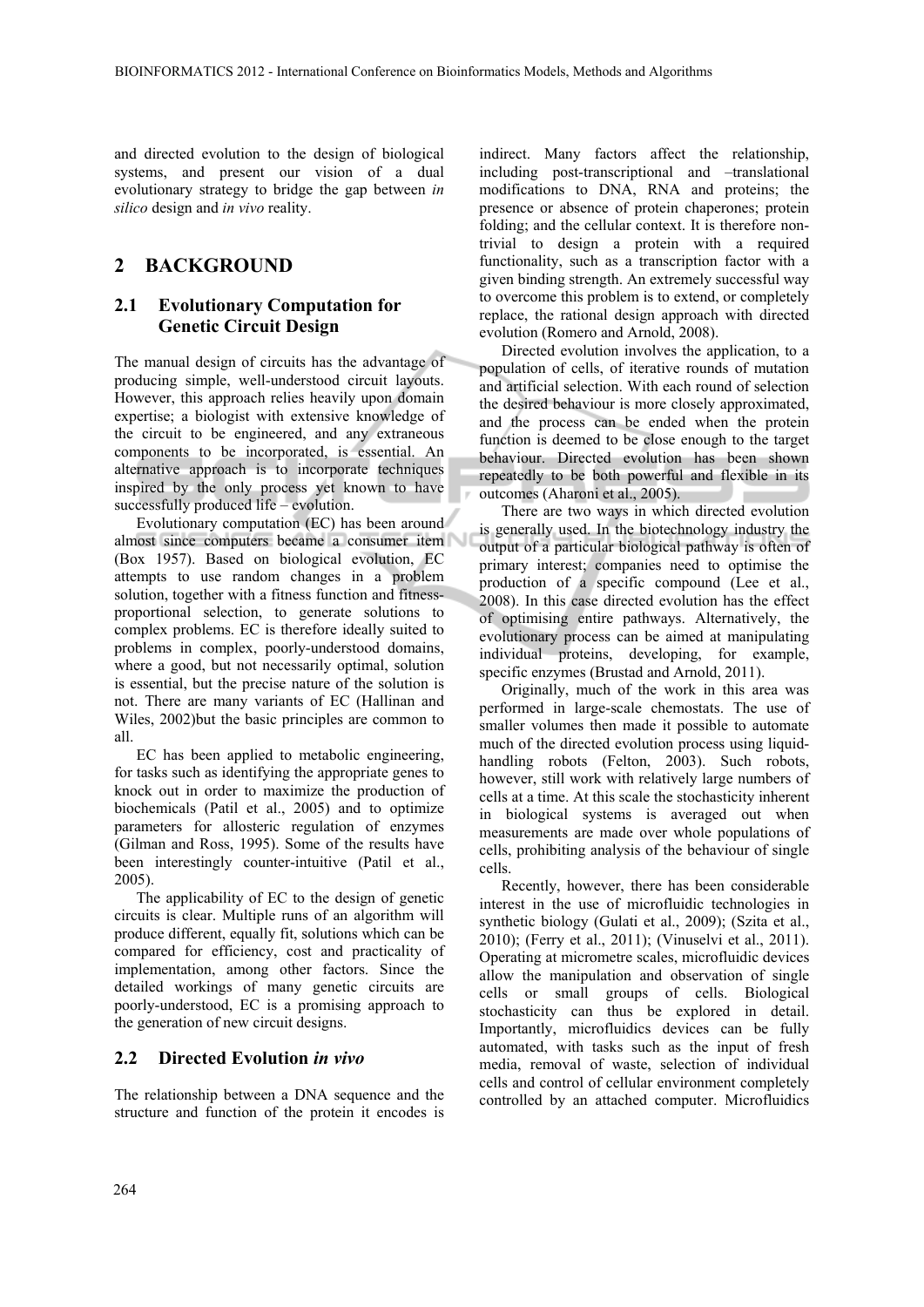provides an ideal environment for the directed evolution of cells for synthetic biology.

## **3 A DUAL EVOLUTIONARY STRATEGY FOR SYNTHETIC BIOLOGY**

### **3.1 Design in Synthetic Biology**

Synthetic genetic circuits tend to be designed in isolation, and often incorporate a number of simplifying assumptions. However, a designed circuit *in vivo* is operating in a complex genetic and environmental context, and an engineered microbe may not behave in the same way as the *in silico* model upon which it is based.

The creations of synthetic biologists must operate predictably in a complex, noisy environment in which they are subject to global selection pressures as yet poorly understood. However, a number of important issues have been identified. Sprinzak and Elowitz (Sprinzak and Elowitz, 2005) nominate "parameter sensitivity, the lack of effective rules to simplify complex circuits, and the difficulty of incorporating extrinsic noise". To this list we add: nonlinearity; crosstalk; scalability; evolvability; and genetic context.

Rather than attempting to eliminate this noise and complexity, we believe that it should be possible to harness the incredibly powerful forces that have shaped life on this planet for the past 3.8 billion years for the controlled design of organisms with novel, valuable behaviours.

### **3.2 A Dual Evolutionary Strategy**

Our proposed dual evolutionary strategy involves *in silico* and *in vivo* experimentation and evolution carried out in serial, with results from each strand feeding back to the other strand as required.

The process starts, as does all formal engineering design, with requirements gathering, leading to a formal functional specification of the desired system. Data from a variety of sources are then integrated to inform automated reasoning, leading to an initial design for the system.

The field of data integration is increasingly being recognised as important to bioinformatics, whose practitioners routinely deal with the large datasets produced by high-throughput technologies such as microarrays and proteomics. Although much of this data is freely available in the over 1300 online

databases currently available (Galperin and Cochrane, 2011), the sheer scale of data generation means that much of this data does not make it into the literature. It is not feasible to manually trawl databases for more than a small number of genes. Data, and thus information, can effectively be lost to the research community.

Tools such as the Ondex data integration platform (Kohler et al., 2006) rescue this data by bringing it together in a common format and integrating diverse datasets into a single resource, which can be viewed as a network, or accessed and manipulated computationally. Ondex incorporates an underlying ontology, so individual concepts, which can be of any type (gene, protein, publication, protein family, etc.) and their interactions are annotated in a structured manner. Ondex graphs are therefore well suited to the application of automated reasoning algorithms, which have already been applied to good effect in bioinformatics (King et al., 2004). An Ondex knowledgebase has recently been produced for the model Gram positive bacterium *Bacillus subtilis* (Misirli et al., 2011).

The initial reasoning / design process is iterative, as individual designs are scrutinised for genetic components and their desired interactions, which are then reasoned over to predict the systems behaviour and to suggest modifications to the design. Once the initial design is determined it is translated into a computational model in a standard modelling language such as SBML (Hucka et al., 2003) or CellML (Cooling et al.m 2008).

Simulation of the model and experiments on the engineered microbe are conducted in serial. Intially, the model is run, to determine whether it behaves as predicted. Simulation modelling can also establish factors such as sensitivity to variations in parameter values, and to determine which model elements are most important to the generation of the desired behaviour, observations which can be used to guide measurements made on the *in vivo* system. Models may be run multiple times using stochastic algorithms to investigate the range of behaviours possible from a single design (Hallinan et al., 2010).

If the behaviour generated by the model is not sufficiently close to the target, an evolutionary algorithm is used to modify the circuit until is behaves as desired. The modified model is analyzed in the same way as the original model.

Once the modelling results are satisfactory the design is converted into a synthesizable DNA sequence using a tool such as MoSeC (Misirli et al., 2011), an approach which preserves the automated nature of the process. Alternatively, if standard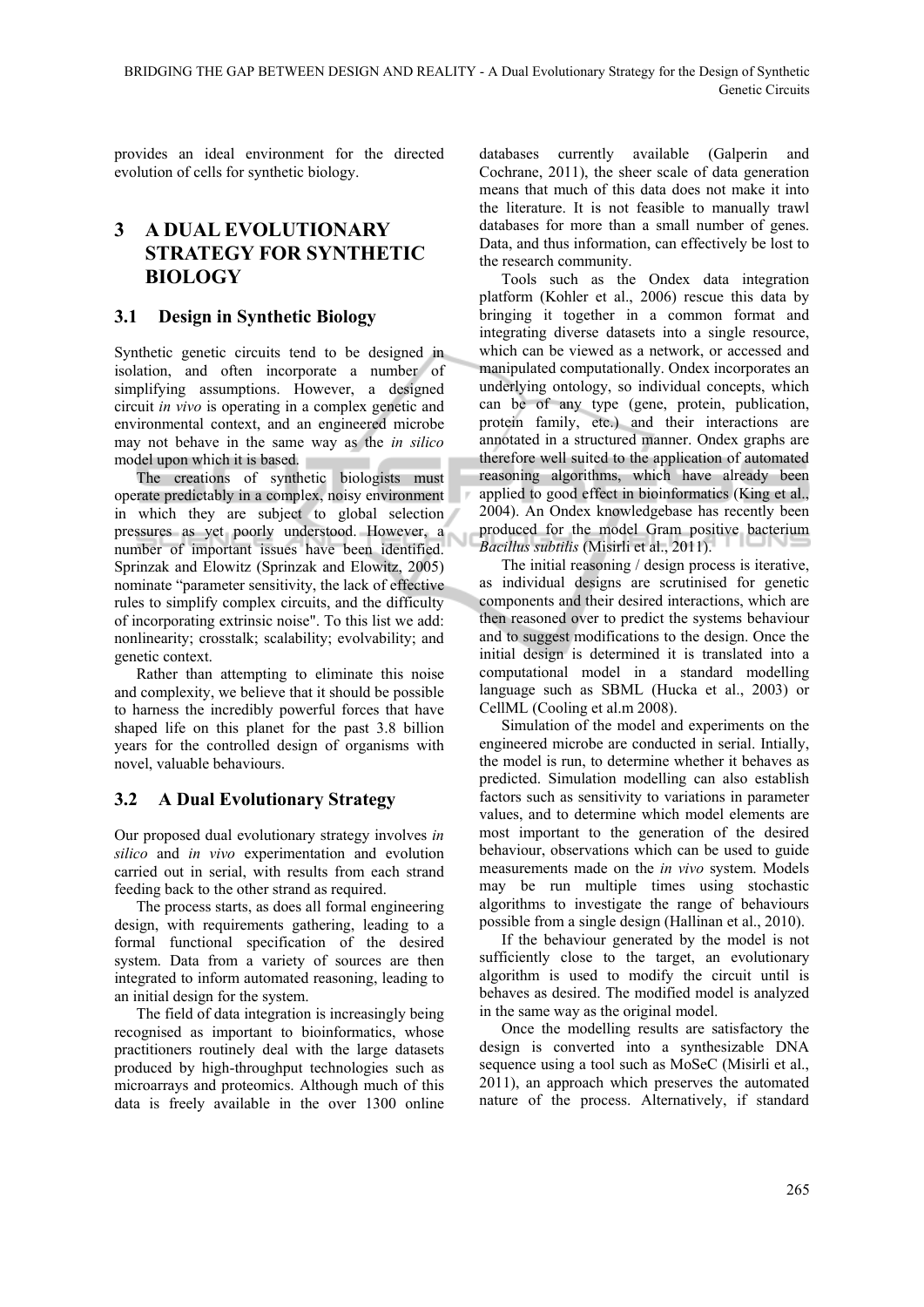cloning approaches are too be used, the design may be manually translated into a set of DNA components and the strategy with which to manipulate them.

The *in vivo* evolutionary cycle is then executed, with laboratory experimentation replacing model simulation, measurements made as indicated by the results of the modelling, and directed evolution replacing EC.

The end result of the *in silico* and *in vivo* experimentation is the amassing of large amounts of new data about the construct and its behaviour. This data is added to that in the original integrated dataset to form the basis for further computational reasoning.

Computational evolution of the model will produce multiple, variant designs for genetic circuits with the same functionality, many of which will never have existed in nature. Similarly, directed evolution of the engineered microbes will almost certainly produce a number of organisms which have behaviour closer to that desired. Sequencing of their genomes post-evolution will permit comparison with the original sequence, and thus facilitate the generation of testable hypotheses about the significance of any mutations observed.

All of the data generated by experiments on both the original design and the evolved variants then feed back into the reasoning / design loop, and the process can continue iteratively until an organism is achieved with behaviour close enough to the target.



Figure 1: A dual evolutionary strategy for synthetic biology.

#### **4 DISCUSSION**

Currently most design in synthetic biology is done on a small scale, in close consultation with a domain expert. Although it may never be possible to move

completely away from specialised expertise, the design of large scale genetic systems will clearly require a high level of automation, including automated reasoning over large amounts of data. Synthetic biology builds upon molecular and systems biology (Church 2005), but has a different aim from either of those disciplines: to engineer entirely novel biological systems, performing tasks which are not within the scope of existing organisms. In order to achieve these aims we contend that large scale systems must be engineered; such systems will be of of a size and complexity of which the human brain cannot maintain a complete overview.

Large scale synthetic biology therefore requires sophisticated computation and extensive automation. The algorithms and hardware required to achieve this task are rapidly becoming available. New technologies promise to extend the capabilities of laboratories in many different directions. DNA synthesis technology is increasing in speed, while decreasing in cost (details). Cloud and Grid computing make available enormous amounts of CPU time cheaply (Craddock et al., 2008), and, because these technologies are highly parallel, quickly. Microfluidics provides an exciting, albeit challenging, approach to the manipulation and measurement of cells, either wild type or engineered, in very small numbers.

The development of these technologies permits approaches such as directed evolution at the singlecell level in time scales which are not very different from those required to run multiple computational simulations. Computational and *in vivo* experiments provide different, but overlapping, windows onto the biology of synthetic genetic systems. We therefore propose a bipartite strategy for engineering synthetic genetic circuits, involving both *in silico* and *in vivo*  experiments.

One important component of our approach is computational reasoning. The amount of data which can be collected from a single experiment is vast. At present, it is usually the task of the human experimenter to decide which parameters should be measured, and how those measurements should be used in the development of new experiments. Automated computational reasoning has been applied with success to the generation of new testable hypotheses, and appropriate experimental protocols, as in the case of the Robot Scientist (King et al., 2009). There is clearly considerable scope for the application of this approach to automated decisions about which aspects of an experiment to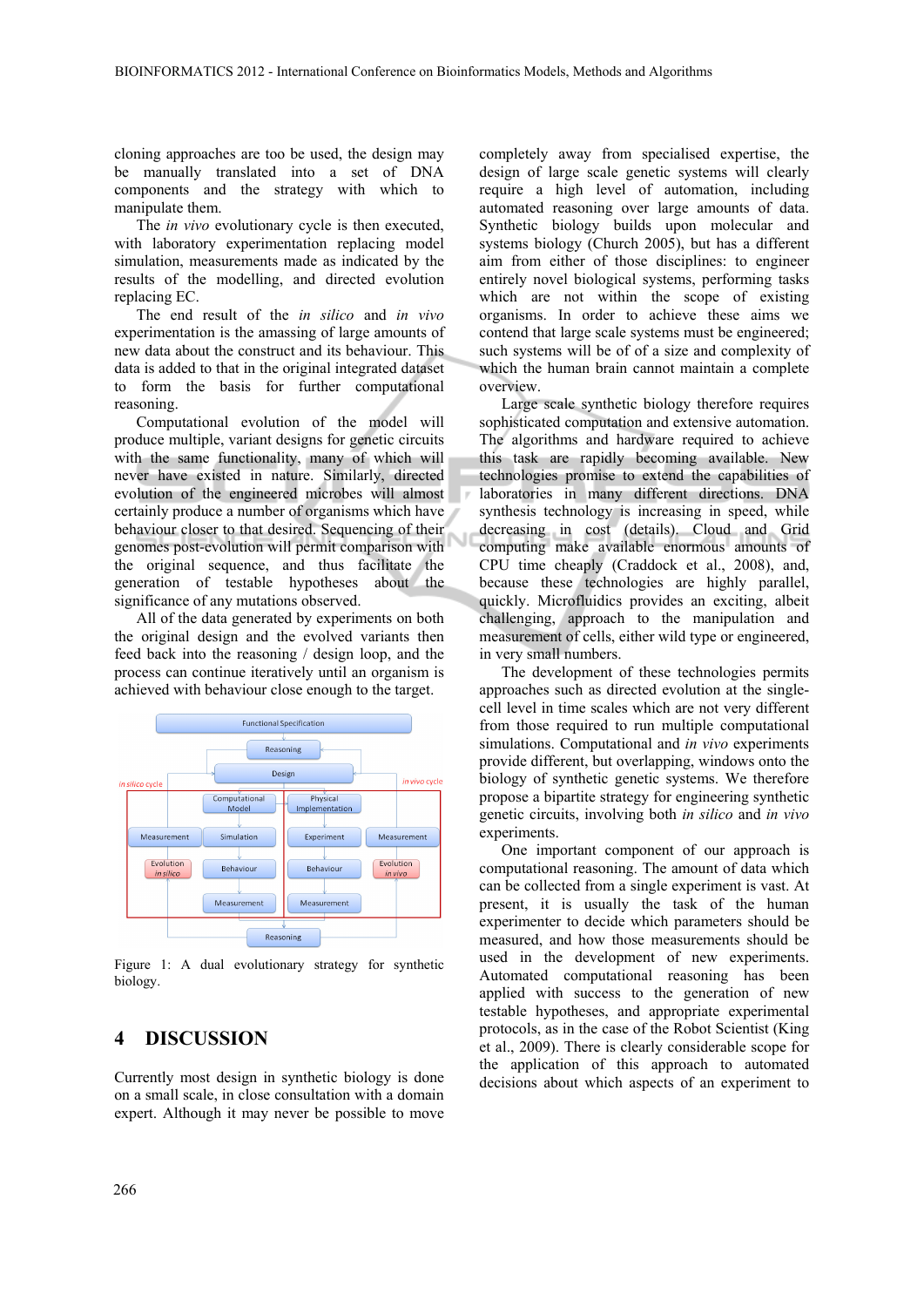measure, and which experiments to conduct, in the field of synthetic biology.

The other fundamental aspect of our approach is the use of evolution to refine the designs arrived at by humans or machines. The uncertainty inherent in biological systems—whether arising from inherent stochasticity or our lack of knowledge about the structure and function of many biomolecules means that a completely rational design strategy in synthetic biology, as espoused by hard-core engineers, is simply not practical at this point in time. By harnessing evolution to refine our design, and then comparing the products of evolution with our original designs, we have the potential to learn not only how to better engineer the organisms in which we are interested, but also how these organisms work in the absence of engineering. Molecular and systems biology form the basis for synthetic biology; but synthetic biology also promises to provide unique insights into the fundamental workings of the cell.

A highly automated approach, incorporating computational intelligence wherever possible, and operating at the level of one or a few cells, appears to us to offer the best prospects for designing, implementing and testing large-scale novel genetic systems, thus bridging the gap between design and reality in synthetic biology. Although there are still many technical hurdles to be overcome in the construction of such a system, all of the individual technologies are currently in place, and the construction of such a synthetic biology factory is a realistic goal in the near future.

## **REFERENCES**

- Aharoni, A., L. Gaiducov, et al. (2005). "The 'evolvability' of promiscuous protein functions." *Nature Genetics* 37(1): 73 - 76.
- Beal, J., T. Lu, et al. (2011). "Automatic compilation from high-level biologically-oriented programming language to genetic regulatory networks." *PLoS ONE* 6(8): e22490.
- Box, G. E. P. (1957). "Evolutionary operation: A method for increasing industrial productivity." *Applied Statistics* 6(2): 81 - 101.
- Brustad, E. M. and F. H. Arnold (2011). "Optimizing nonnatural protein function with directed evolution." *Current Opinion in Chemical Biology* 15(2): 201 - 210.
- Cello, J., A. V. Paul, et al. (2002). "Chemical synthesis of poliovirus cDNA: Generation of infectious virus in the absence of natural template." *Science* 297(5583): 1016 - 1018.
- Chandran, D., F. T. Bergmann, et al. (2009) "TinkerCell: modular CAD tool for synthetic biology." *Journal of Biological Engineering* 3 DOI: doi:10.1186/1754- 1611-3-19.
- Church, G. M. (2005). "From systems biology to synthetic biology." *Molecular Systems Biology* 1: 0032.
- Cohen, J. (2008). "The crucial role of CS in systems and synthetic biology." *Transactions of the ACM* 51(5): 15 - 18.
- Cooling, M. T., P. Hunter, et al. (2008). "Modelling biological modularity with CellML." *Systems Biology, IET* 2(2): 73-79.
- Craddock, T., C. R. Harwood, et al. (2008). "e-Science: Relieving bottlenecks in large-scale genomic analyses." *Nature Reviews Microbiology* 6: 948 - 954.
- Czar, M., Y. Cai, et al. (2009). "Writing DNA with GenoCAD." *Nucleic Acids Research* 37(W40-7).
- Felton, M. J. (2003). "Product review: Liquid handling: Dispensing reliability." *Analytical Chemistry* 75(17): 397A - 399A.
- Ferry, M. S., I. A. Razinkov, et al. (2011). "Microfluidics for synthetic biology: From design to execution." *Methods in Enzymology* 497: 295 - 372.
- Galperin, M. Y. and G. R. Cochrane (2011). "The 2011
- Nucleic Acids Research database issue and the online molecular biology database collection." *Nucleic Acids Research* 39(Suppl 1).
- Gibson, D. G., J. I. Glass, et al. (2010). "Creation of a bacterial cell controlled by a chemically synthesized genome." *Science* 329(5987): 52 - 56.
- Gilman, A. and J. Ross (1995). "Genetic-algorithm selection of a regulatory structure that directs flux in a simple metabolic model." *Biophysical Journal* 69(4): 1321 - 1333.
- Gulati, S., V. Rouilly, et al. (2009). "Opportunities for microfluidic technologies in synthetic biology." *Journal of the Royal Society Interface* 6(Suppl\_4): S493-S506.
- Hallinan, J., G. Misirli, et al. (2010). Evolutionary computation for the design of a stochastic switch for synthetic genetic circuits. *32nd Annual International Conference of the IEEE Engineering in Medicine and Biology Society (EMBC 2010)*, Buenos Aires, Argentina.
- Hallinan, J. and J. Wiles (2002). Evolutionary algorithms. The Encyclopedia of Cognitive Sciences. L. Nadel. New York, *Palgrave Macmillan*.
- Hucka, M., A. Finney, et al. (2003). "The systems biology markup language (SBML): A medium for representation and exchange of biochemical network models." *Bioinformatics* 19: 524-531.
- Khalil, A. S. and J. J. Collins (2010). "Synthetic biology: Applications come of age." *Nature Reviews Genetics* 11(5): 367 - 379.
- King, R. D., J. Rowland, et al. (2009). "The Automation of Science." *Science* 324(5923): 85-89.
- King, R. D., K. E. Whelan, et al. (2004). "Functional genomic hypothesis generation and experimentation by a robot scientist." *Nature* 427(6971): 247-252.